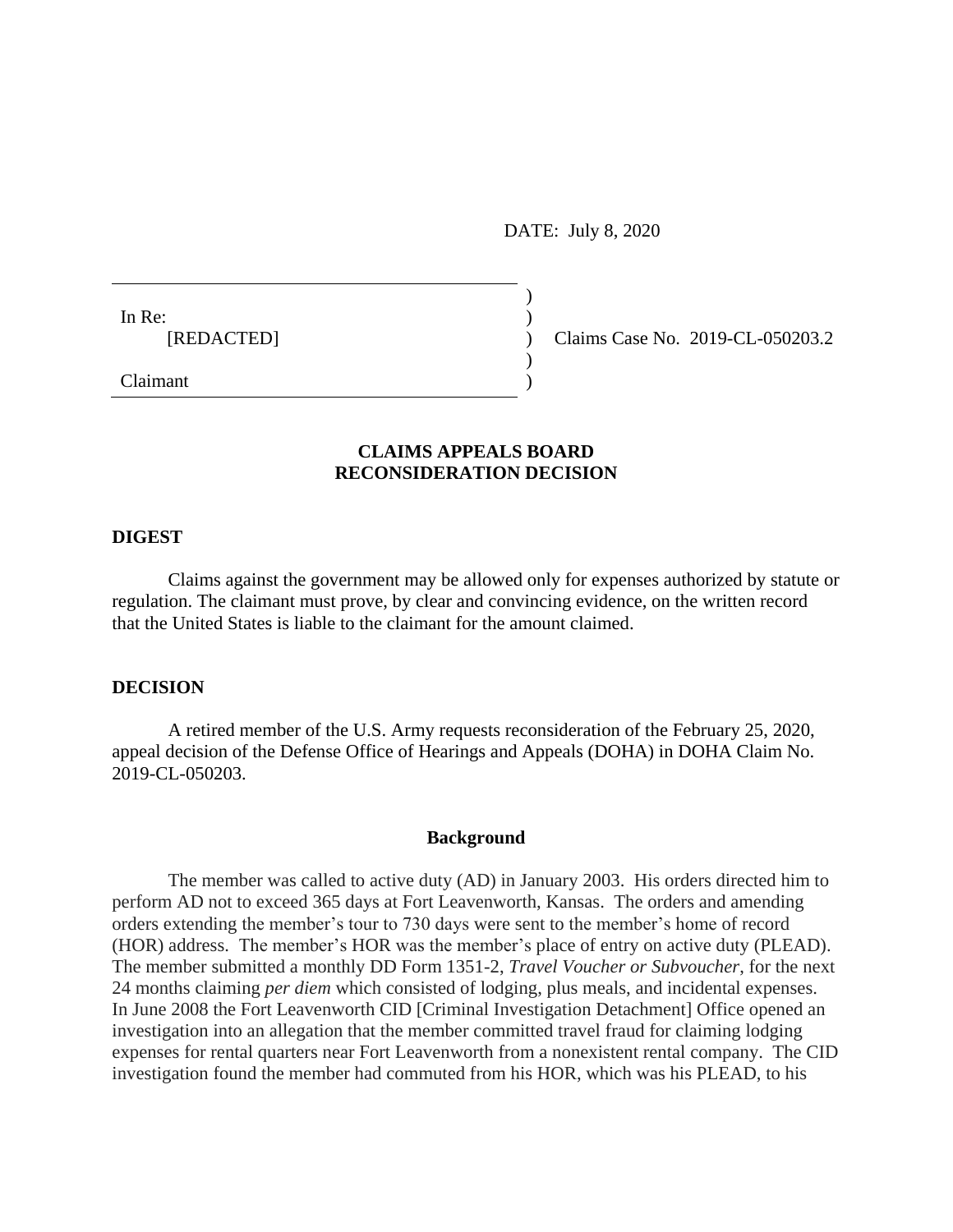duty station. As a result of the CID investigation, the Army issued a Travel Voucher Summary in May 2011 which stated:

SUPPLEMENTAL FOR 1/16/03 – 12/31/04. COLLECTED BACK \$61,688.72 FOR UNAUTHORIZED PAYMENTS RECEIVED PER AUDIT OF TRAVEL VOUCHTERS PERFORMED BY THIS OFFICE. SM [service member] TRAVELED TO HOR WHILE ON DUTY. HOR IS WITHIN COMMUTING DISTANCE. SM IS IN DEBT FOR \$61,688.72.

The member subsequently made a claim for the denied *per diem* with the Defense Finance and Accounting Service (DFAS). DFAS denied the claim on the basis the member was entitled to only one round trip of travel between his HOR and his duty station, Fort Leavenworth, and noted collection of the overpayment for *per diem* totaling \$61,688.72 was required. During the years between the DFAS's denial of the member's claim and his appeal, the member pursued administrative actions before the Army Board for Correction of Military Records (ABCMR) to mitigate the consequences of his travel claim. The member received partial relief before the ABCMR in 2018. In 2019 the member initiated his appeal on the basis of the relief he obtained before the ABCMR. The DOHA appeal decision upheld DFAS's denial of the member's claim.

In the member's reconsideration request, he asserts through his attorney that it is highly unjust to pursue a debt against the member 15 years after the fact and imposes an extreme hardship on him. He states that this was his first mobilization and he was unfamiliar with submitting travel vouchers. He states that he and other reservists in the same situation were misinformed by the administrative staff and DFAS on how to properly fill out their travel vouchers. As a result, he states that a lot of good, honest reservists were caught up in the same mess as the member. He maintains that although the CID report alleged travel fraud, there is no evidence to support this allegation against him. He never submitted false receipts for lodging, nor did he ever deny that he lived 52 miles from Fort Leavenworth. He believed he was doing everything correctly and within the rules. The member states that given his financial situation, it would be "morally wrong" to enforce the debt against him.

#### **Discussion**

The burden of proving the existence of a valid claim against the United States is on the person asserting the claim. A claimant must prove by clear and convincing evidence on the written record that the United States is liable under the law for the amount claimed. *See* DoD Instruction 1340.21 (Instruction) ¶ E5.7 (May 12, 2004). Federal agencies and officials must act within the authority granted to them by statute in issuing regulations. Thus, the liability of the United States is limited to that provided by law (including implementing regulations). The interpretation of a statutory provision and implementing regulation by those charged with their execution, and the implementation of them by means of a consistent administrative practice, are to be sustained unless shown to be arbitrary, capricious or contrary to law. *See* DOHA Claims Case No. 2017-CL-073104.3 (August 5, 2019); DOHA Claims Case Nos. 2011-CL-072502.3 (August 1, 2013); and DOHA Claims Case No. 2009-CL-100601.2 (September 1, 2010).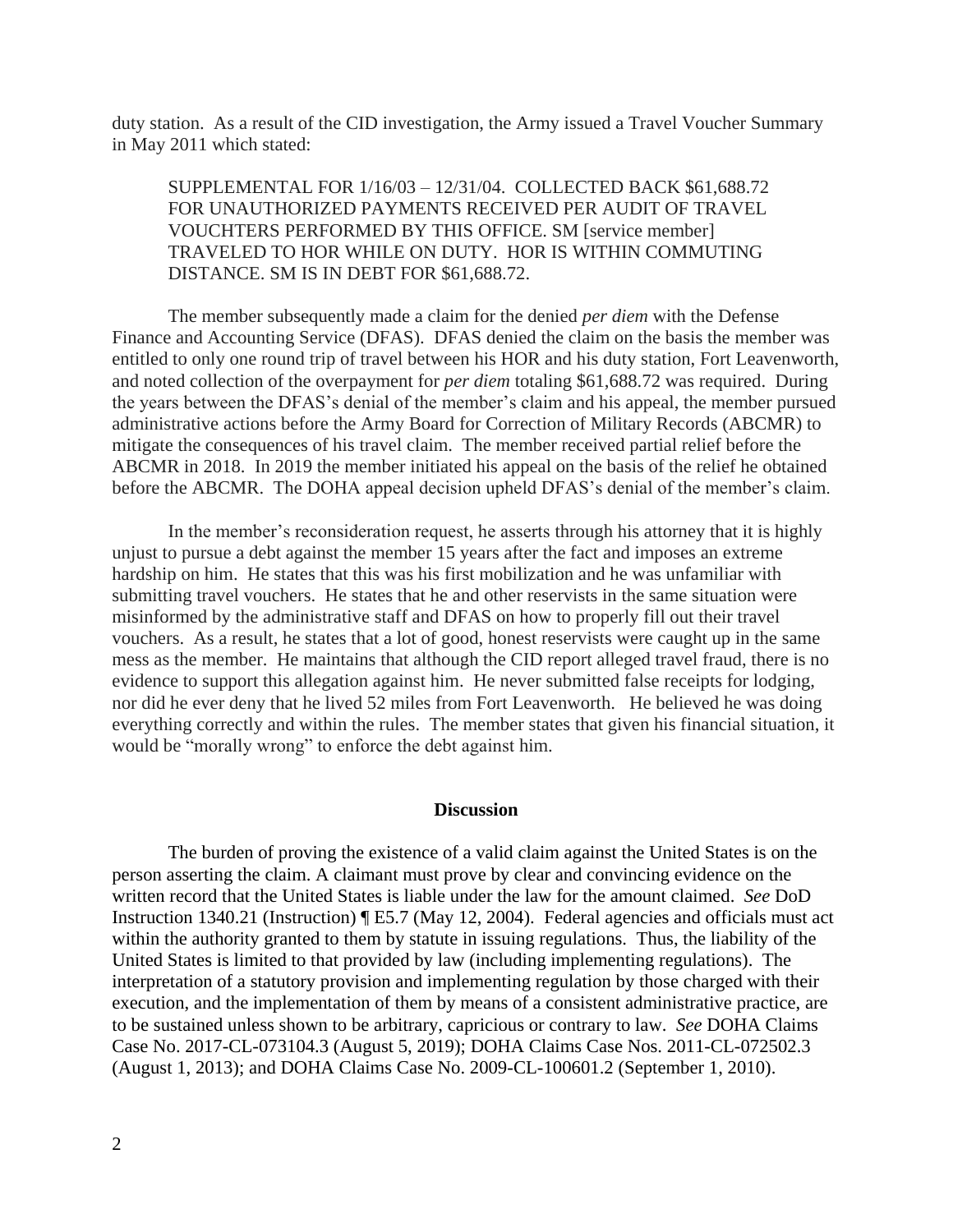The general rule is that reimbursement may be paid only for an expense authorized by statute or regulation. *See* DOHA Claims Case No. 2011-CL-072502.3 *supra*. Decisions on travel claims are rendered according to applicable Department of Defense regulations. In 2003 the Joint Federal Travel Regulations (JFTR) were applicable to uniformed members of the seven uniformed services (i.e., Uniformed Members of the Army, Navy, Air Force, Marine Corps, Coast Guard, National Oceanic and Atmospheric Administration Commissioned Corps, and Public Health Service Commissioned Corps). For Uniformed Service personnel, the JFTR's authority is primarily derived from titles 10 and 37 of the United States Code (U.S.C.). Travel and transportation allowances for members of the reserve components (RC) are governed in part by 37 U.S.C. § 474. Provisions of the JFTR are also determined by Executive Orders and decisions of the Comptroller General, DoD General Counsel and DOHA. The Volume 1, ¶ U7150 of the JFTR states (emphasis added):

- A. Active Duty with Pay
	- 1. General

a. Applicability. This subparagraph applies to Reserve Component members called (or ordered) to active duty for any reason with pay under an order that provides for return to home or PLEAD.

# b. Travel and Transportation Allowances when a Member Commutes. *Travel and/or transportation allowances are not authorized for travel between the home/PLEAD and the place of active duty when***:**

(1) Both are in the corporate limits of the same city or town,

## **(2) the member commutes daily between home/PLEAD and the place of active duty**, or

(3) the order-issuing official/installation commander determines that both are within reasonable commuting distance of each other and that the nature of the duty involved permits commuting.

However, members commuting under par. U7150-A1b(2) and U7150-A1b(3) are authorized the applicable automobile or motorcycle mileage rate (see par. U2600), with distances calculated per par. U3505-C, for one round trip between the duty station and,

### (a) **home**,

- (b) place of unit assignment, or
- (c) place from which called (or ordered) to active duty.

In determinations required by item (3), areas within a reasonable commuting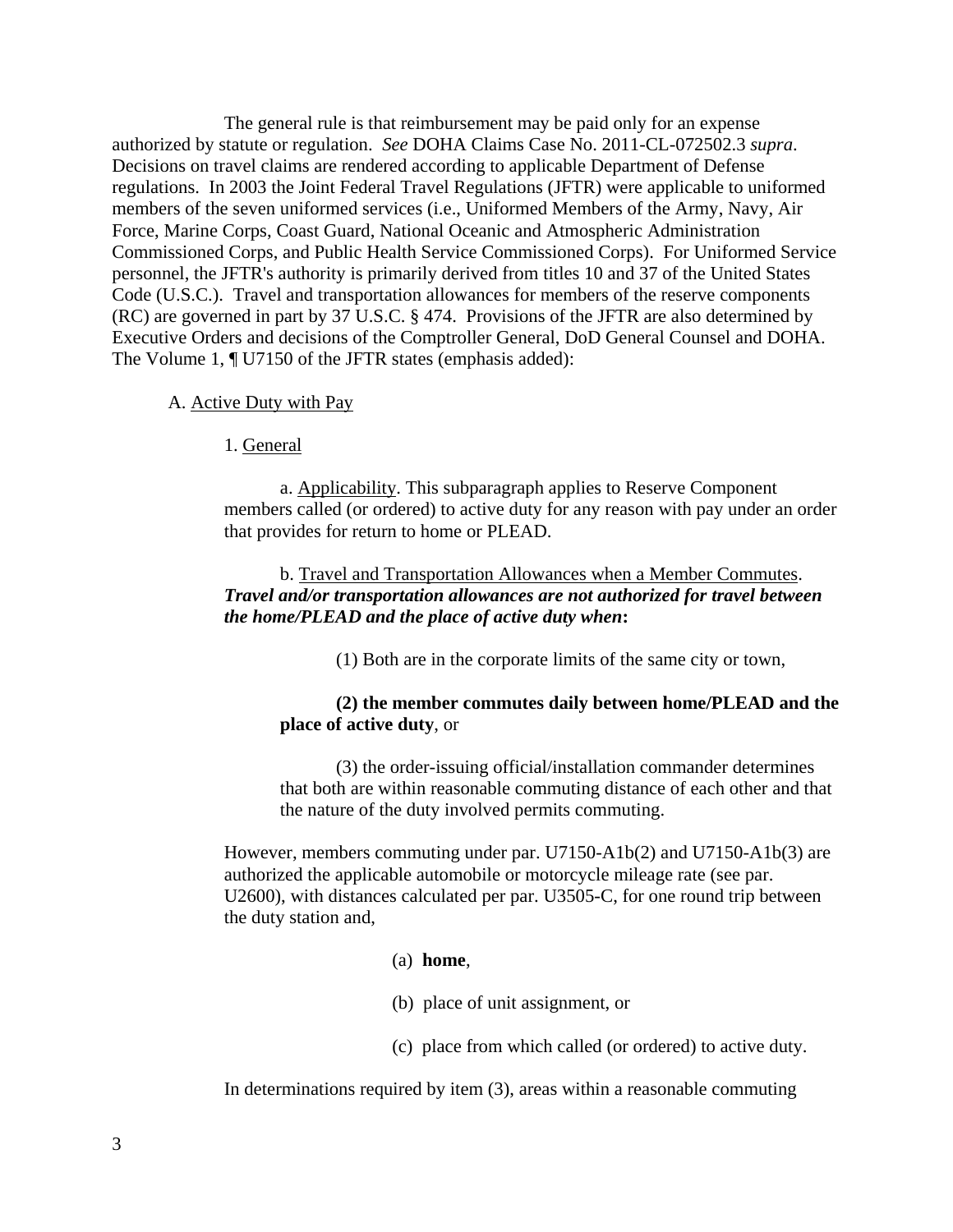distance are described in par. U3500-B. Regarding item (3), AEA may be paid, if authorized by the member's commanding officer, for any day(s) the nature of the duty requires the member to remain overnight and Government quarters and/or Government mess are unavailable. For this duty, the member is entitled to AEA as computed under par. U4510 for all meals and quarters, except for the meal ordinarily procured when commuting. Payment for local travel within/around the member's place of active duty may be authorized under Chapter 3, Part F.

Payment of *per diem* would not be proper because the member was on active duty traveling to and from his HOR/PLEAD and duty station. Under ¶ 7150-A1b, the member was entitled to his actual mileage for one round trip between his home and duty station. Moreover, payment of *per diem* would conflict with the active duty nature of the member's mobilization orders, since RC members mobilized to active duty are not entitled to *per diem*. *See* DOHA Claims Case No. 00102001 (April 10, 2001). Against this official documentary evidence, the member offers nothing except his own statement that he was advised by travel experts that he was permitted to do what he did. While it is unfortunate that the member may have been misinformed regarding what to claim on his travel voucher, that does not provide a basis for payment, since the government is not liable for the erroneous acts of its officers, agents, or employees. *Id*.

As to the member's reimbursement arguments based on equity, we are constrained by the applicable regulations. For travel claims, we must base our decisions on the law and implementing regulations applicable to the situation at hand; in this case, the relevant portions of the JFTR in effect at the time of the member's active duty orders. *See* DOHA Claims Case No. 96123013 (June 2, 1997). We are aware of no provision that would reimburse the member for his lodging, meals, and other incidental living expenses for the period he was attached to Fort Leavenworth while he commuted from his HOR.

Finally, the member may seek waiver of his debt pursuant to 10 U.S.C. § 2774. That statute provides authority for waiving claims for erroneous payments of pay and certain allowances made to or on behalf of members or former members of the uniformed services, if collection of the claim would be against equity and good conscience and not in the best interests of the United States. Generally, those criteria are met by a finding that the claim arose from administrative error with no indication of fraud, fault, misrepresentation, or lack of good faith on the part of the member or any other person having an interest in obtaining the waiver.

Therefore, reimbursement of the amount the member claims for *per diem* and lodging expenses is denied in accordance with established law and regulations.